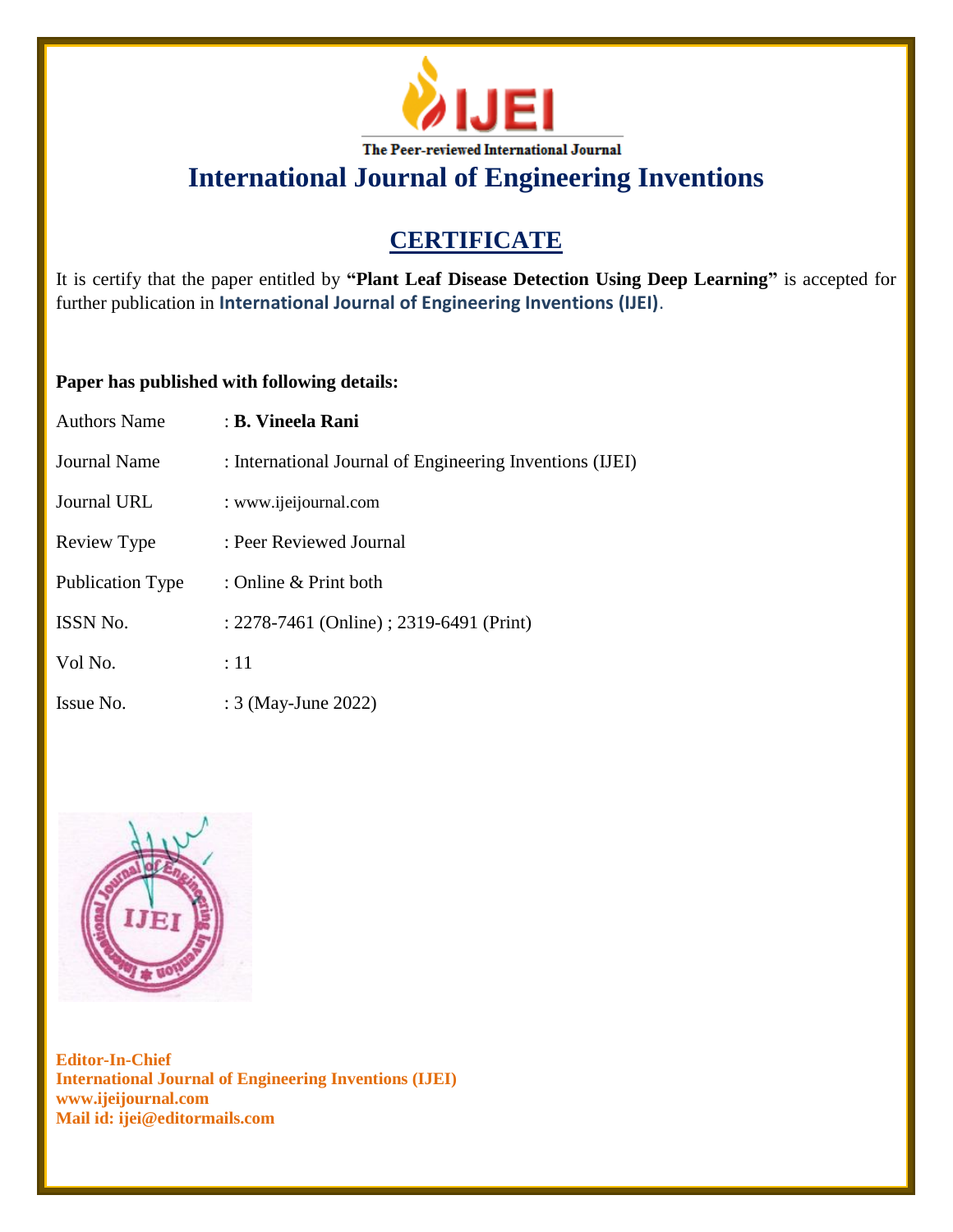

# **CERTIFICATE**

It is certify that the paper entitled by **"Plant Leaf Disease Detection Using Deep Learning"** is accepted for further publication in **International Journal of Engineering Inventions (IJEI)**.

#### **Paper has published with following details:**

| <b>Authors Name</b> | : K. Megha Nandi Vardhini                                |
|---------------------|----------------------------------------------------------|
| <b>Journal Name</b> | : International Journal of Engineering Inventions (IJEI) |
| Journal URL         | : www.ijeijournal.com                                    |
| Review Type         | : Peer Reviewed Journal                                  |
| Publication Type    | : Online & Print both                                    |
| <b>ISSN No.</b>     | : 2278-7461 (Online) ; 2319-6491 (Print)                 |
| Vol No.             | :11                                                      |
| Issue No.           | : 3 (May-June 2022)                                      |

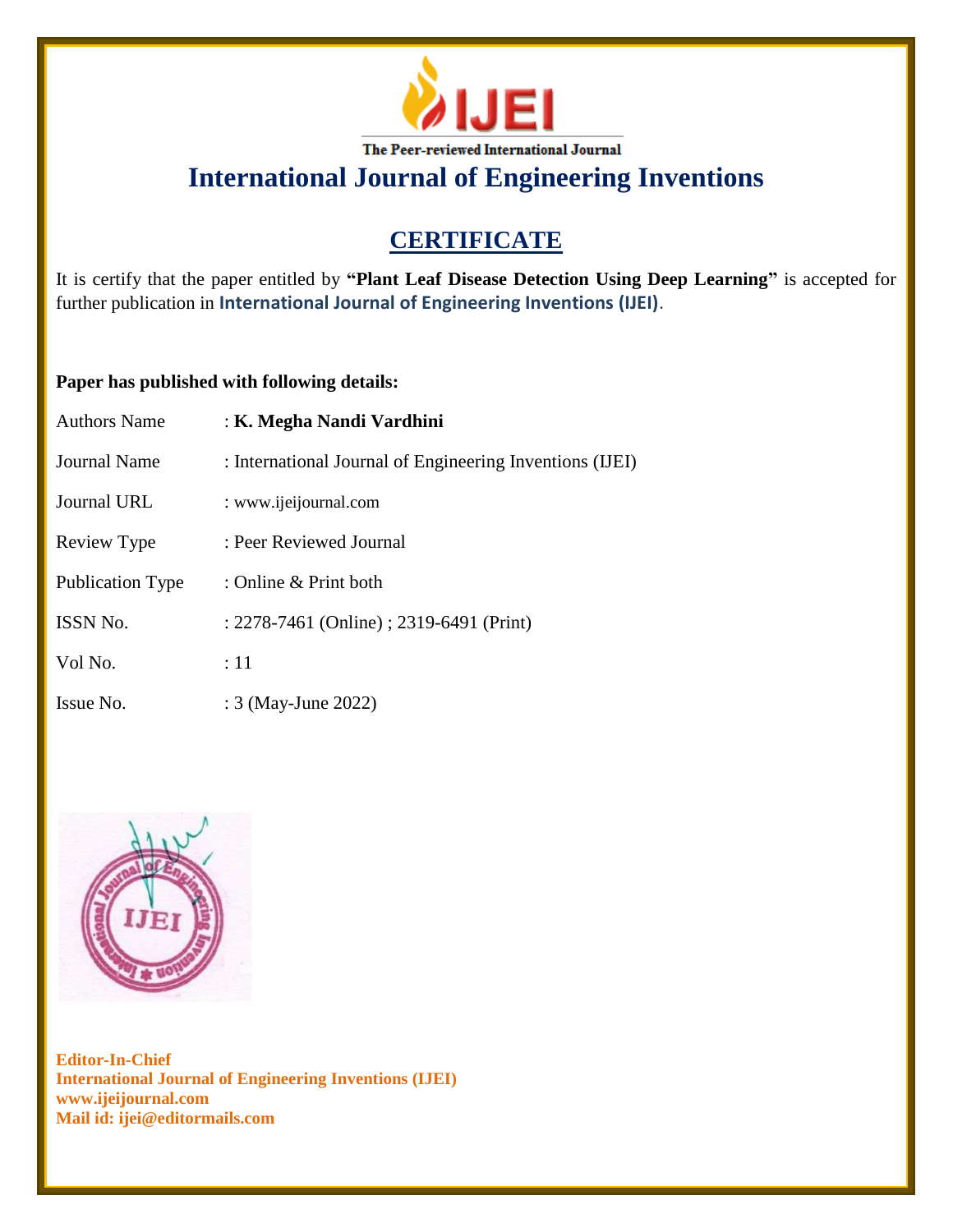

### **CERTIFICATE**

It is certify that the paper entitled by **"Plant Leaf Disease Detection Using Deep Learning"** is accepted for further publication in **International Journal of Engineering Inventions (IJEI)**.

#### **Paper has published with following details:**

| <b>Authors Name</b> | : G. Bharathsai                                          |
|---------------------|----------------------------------------------------------|
| Journal Name        | : International Journal of Engineering Inventions (IJEI) |
| Journal URL         | : www.ijeijournal.com                                    |
| Review Type         | : Peer Reviewed Journal                                  |
| Publication Type    | : Online & Print both                                    |
| <b>ISSN No.</b>     | : 2278-7461 (Online) ; 2319-6491 (Print)                 |
| Vol No.             | :11                                                      |
| Issue No.           | : 3 (May-June 2022)                                      |

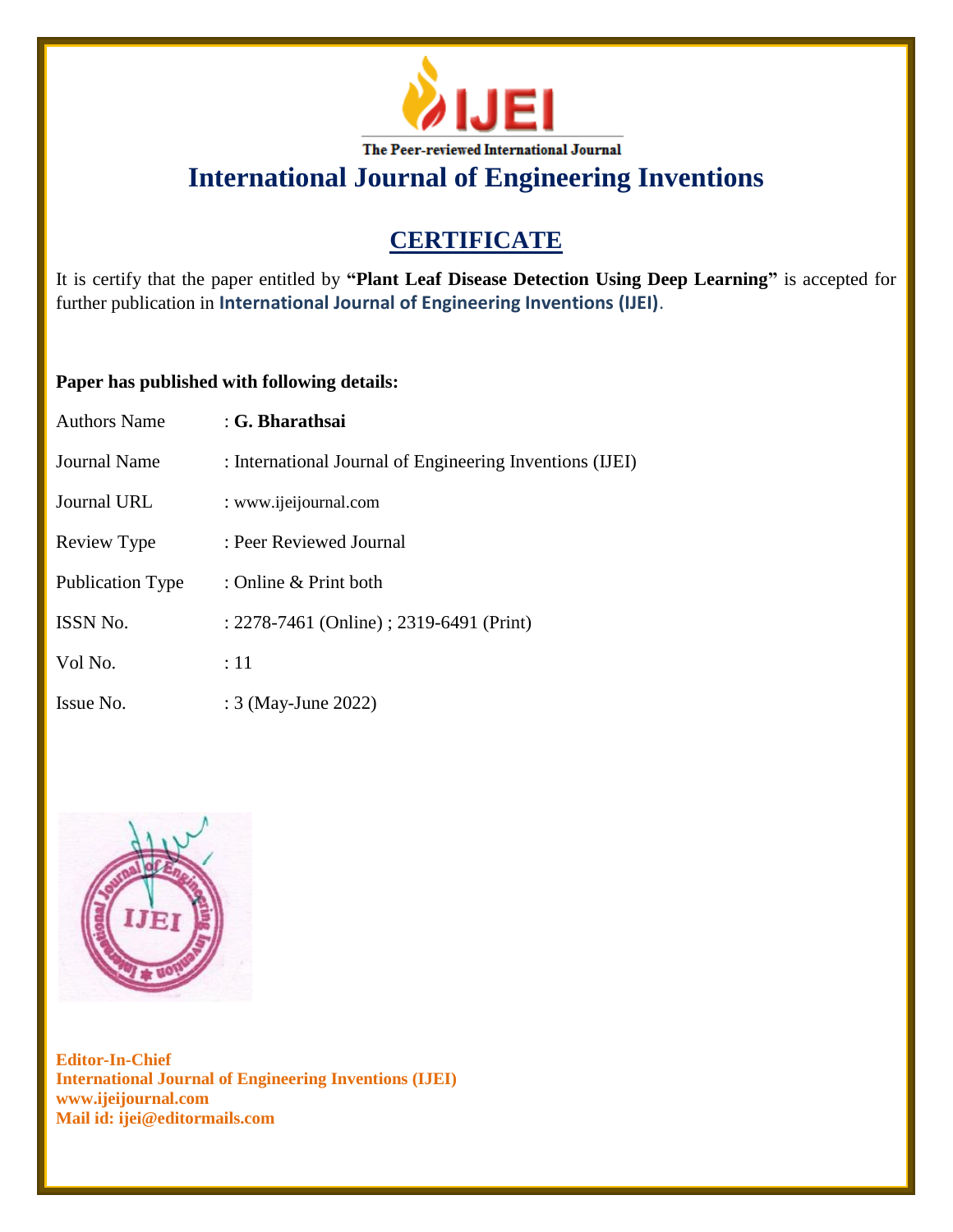

# **CERTIFICATE**

It is certify that the paper entitled by **"Plant Leaf Disease Detection Using Deep Learning"** is accepted for further publication in **International Journal of Engineering Inventions (IJEI)**.

#### **Paper has published with following details:**

| <b>Authors Name</b>     | $: G.$ Prudhvi                                           |
|-------------------------|----------------------------------------------------------|
| <b>Journal Name</b>     | : International Journal of Engineering Inventions (IJEI) |
| Journal URL             | : www.ijeijournal.com                                    |
| Review Type             | : Peer Reviewed Journal                                  |
| <b>Publication Type</b> | : Online & Print both                                    |
| ISSN No.                | : 2278-7461 (Online) ; 2319-6491 (Print)                 |
| Vol No.                 | $\div 11$                                                |
| Issue No.               | : 3 (May-June 2022)                                      |